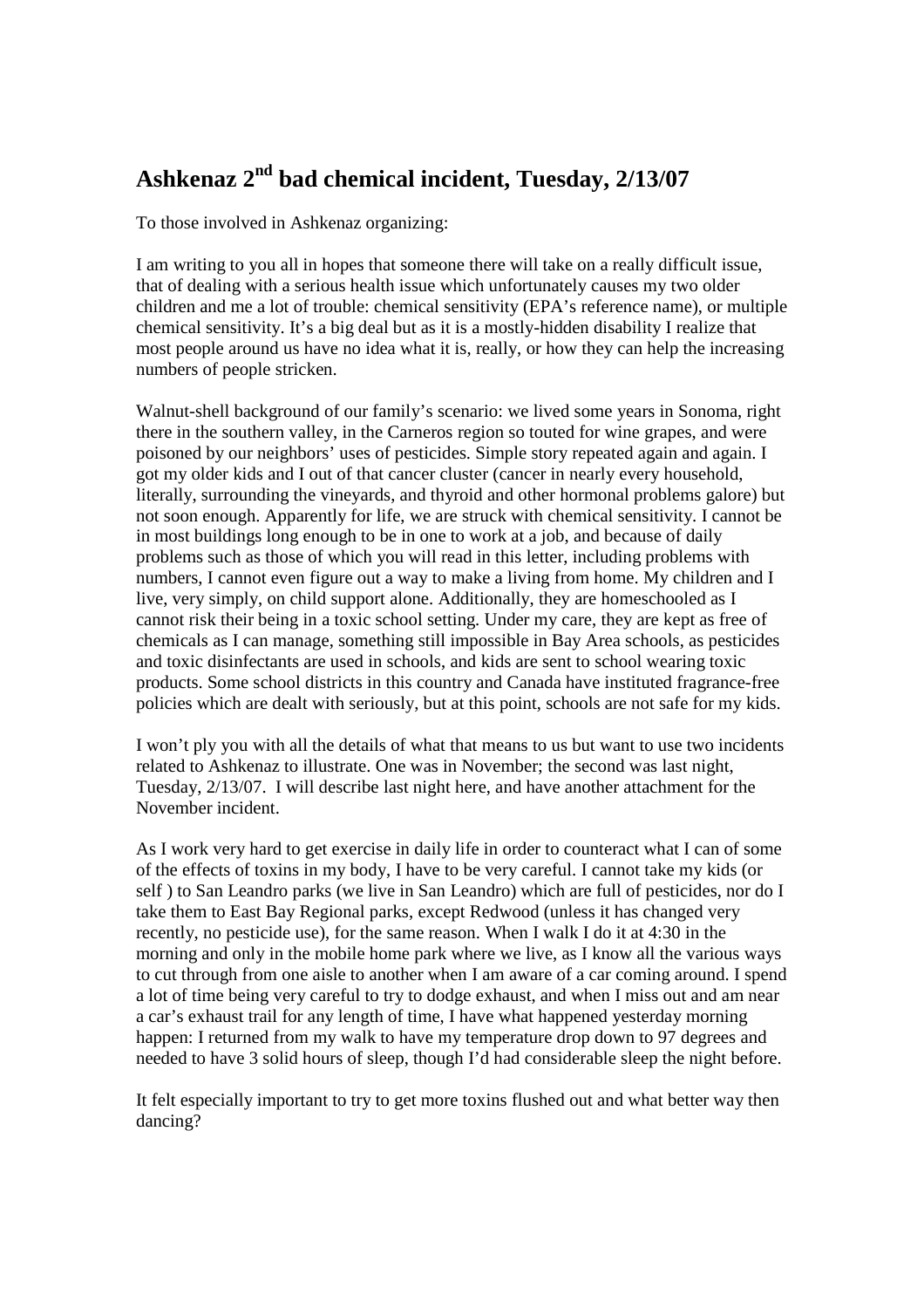I hadn't danced for years partially related to the very extreme exhaustion that can take over people with MCS, but after months of serious chiropractic help at a chiropractic college, and intensive acupuncture and chinese herb decoctions for quite awhile, in addition to intensive supplementation and homeopathy help in 2005 (bye bye tiny retirement account), I decided that adding dancing back in was possible and would help me a great deal. So I got back to it but always have to be careful to try to avoid being near people wearing colognes or perfumes. It's a constant weighing of priorities for me. Many evenings I have left earlier than I would have otherwise, but often it's doable, at least for part of an evening. But there have been two recent incidents which have been overwhelming and call for me to beg you all to put up a prominent sign at the front desk. Later in this note I will recommend some possible language for such a sign.

BACDS has a good statement on this issue, and I was sure that I had seen one on the Ashkenaz flyer but my son pointed out that it's certainly not there on the February one. Have I been imagining this, or was it there only to be removed?

Here was what happened last night. I arrived at 8 with my kids, looking forward to dancing which of course if fun, but I have also looked at it as part of my health regimen and as such when I got back to dancing, to be able to afford to add it in I had to remove a particular supplement from my regimen. Weighing priorities, part of my daily life.

When we walked by a couple outside, I smelled cologne on the man but was so intent upon wanting to dance I shuttled the kids in, but by the time I'd walked those 10 or 15 feet, I was sick to my stomach and had the striking headache that hits, sort of like someone has speared me side to side through the skull. Thankfully, I was able to keep my wits about me enough to shuttle us all back outside. As the same man was by our car, I was hit again. My priority became simply getting us away; yet, I knew I couldn't safely drive. Rock in a hard place. It was safest for me to get us away from him, so I drove us to the other side of the restaurant next to Ashkenaz, and stopped on Gilman where we sat for awhile as my eyes were blurry, and my mind was foggy. I laid down the carseat and rested. I don't know… maybe some 20 minutes or so passed. Then I decided I had to get us off of Gilman, what can be a speedway. I decided to drive us into the Westbrae neighborhood, driving probably 10 mph to be as safe as I could be while trying to get us into a lit area that felt safer. After awhile there, I had to go to the bathroom badly, one of the things I face with chemical hits as they make my blood sugar levels skyrocket. I finally felt I could drive, slowly, to North Berkeley where I planned to take them to the French Hotel for a drink as we waited it out, but by the time we got there it was an hour after we'd left Ashkenaz and they'd closed.

Like Jews wandering the desert, looking for a safe place to stay put until I could be safe enough to drive us home, we were wandering, looking for a place to go inside so we wouldn't end up sitting it out in the parking lot where I'd stopped by the cafe, surrouned by exhaust, and cold, and more depressing for the kids, always something I have to weigh, too.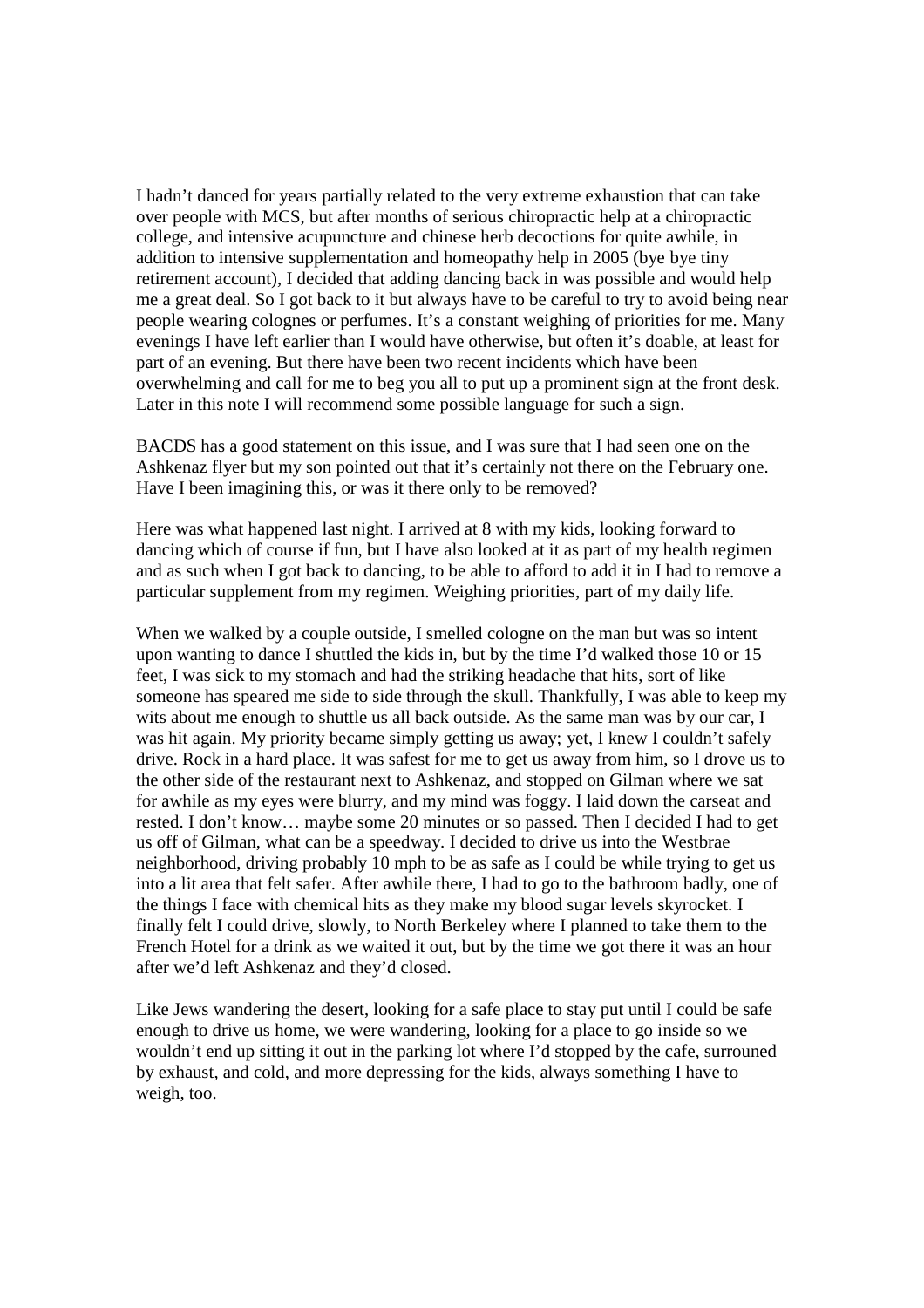We arrived at place after place to find each had just closed. I was so desperate I went upstairs to the café at Chez Panisse. Around Berkeley since 1983, I've never set food in that place. Wealthy I am not. But I was desperate enough to be ready to pull out the credit card. But they had no place available to sit down for at least 45 minutes so out we went, finally to find a place open on our  $6^{th}$  or  $7^{th}$  try.

We had a peaceful enough time, and ate as little as we could considering there was a minimum fee and my head was starting to feel somewhat clear when we were booted out at 10. I had to go to the bathroom before driving home and what a mistake. There was an air "freshener" in there and by the time I'd walked in and discovered it, it was too late so I used the toilet, washed up and split as quickly as possible. By the time I got us back to the car I was so sick it felt like I was starting back at square one a couple hours and many dollars before. I contemplated continuing to sit there that cold night, but eventually hatched yet another plan to get the kids indoors. I crept the car a couple blocks to a friend's house and knocked on his door I suppose close to 10:30. We four tramped in and I sat dejectedly feeling my cramping stomach while the kids watched The Honeymooners. At least they got some laughs out of the evening, not having been hit as hard as me. I finally got us out the door maybe 11:15 and drove very slowly through Berkeley and to Hwy 13. I kept it at 45 or 50 tops the rest of the way home and I suppose we made it by a bit past midnight. A hellish drive, and it wrecked the next morning for us, too. While I got up for my regular walk, especially since I hadn't gotten to dance, my body was so weak that when I went back in I had to sleep away the morning until nearly noon, very low body temperature again.

If I hadn't been hit by the air "freshener" that night, we could have finally made it home around 10:45 but once there has been any significant exposure, any other significant exposure compounds my problems (and I will note here that what is significant to me is not necessarily significant to the next person with MCS, and what is less significant to me can bring another to her or his knees).

MCS, chemical injury, is a fascinating disease (and yes, it is a disease. It is not just in people's heads, though you can see how dealing with its effects can cause the extra one of affecting people emotionally very deeply). As we are individual biological beings, each one of us with this disease can have differing triggers; for instance, clearly pesticides are at the core of my having developed MCS and when I am exposed to pesticides, especially ones to which I have been specifically sensitized, I can be stricken to terrifying points. Now there has been so much overall sensitization that when I am exposed to petroleum-derived fragrances I get any variety of symptoms including nausea; headaches; blurry vision; foggy and slow thinking; slowed physical responses; an uneven gait (basic clumsiness aside, I start knocking into people and things); slurred speech; drooling; a variety of other neurological problems relating to short term memory and placement of words, and numbers confusion, as well as temporary paralysis sometimes when exposed to carbamates or organophosphates; even heart arrhythmias sometimes; low thyroid symptoms can hit; not to mention respiratory problems or more inputs toward chronic health problems, and even cancers.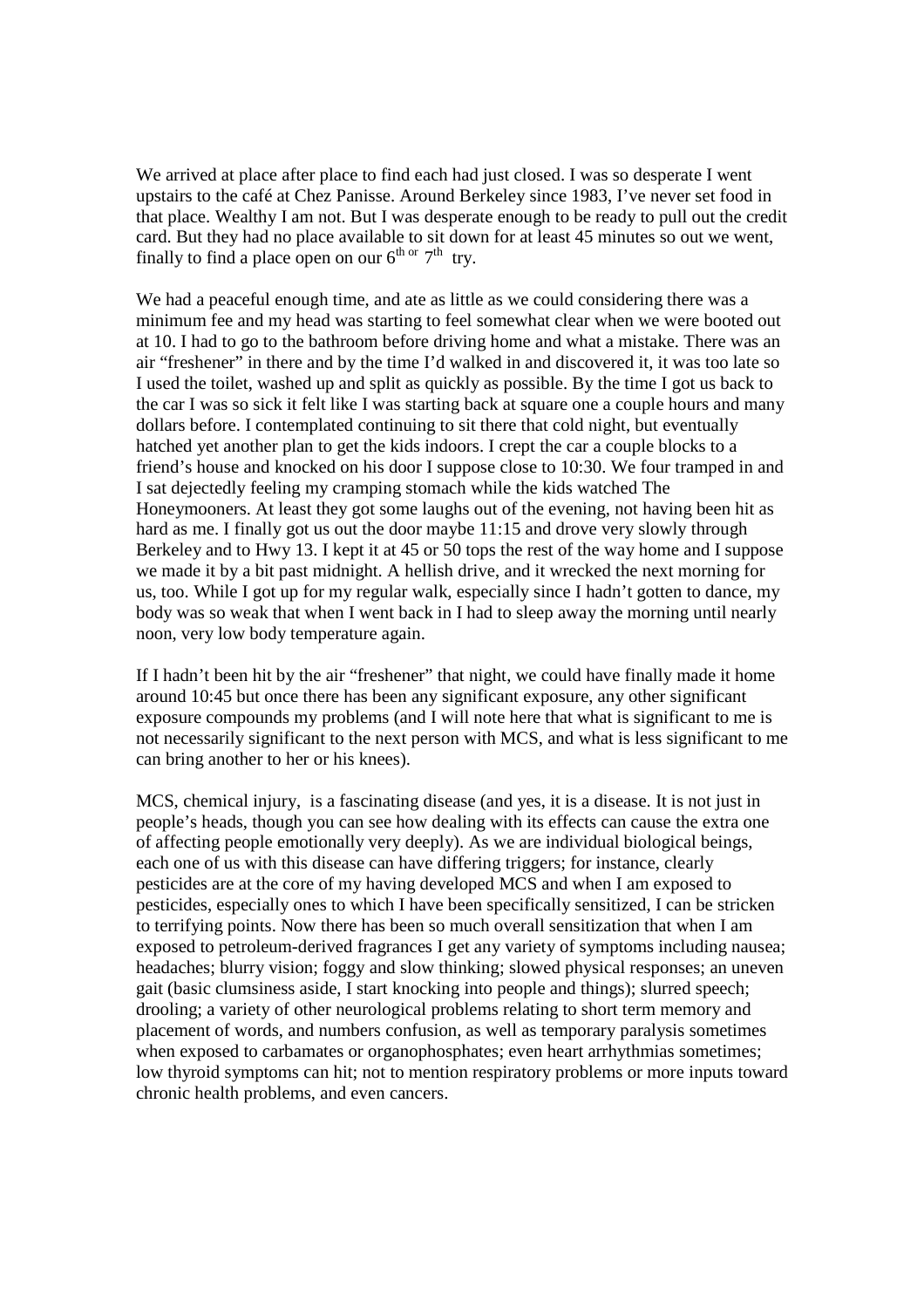When I am out with a friend with MCS who more often than not is homebound, even though it was a pesticide-poisoning incident which pushed her over the edge into this disease, maybe because it was other earlier toxic experiences at a workplace, for instance, which set the foundation for MCS for her, she can endure pesticide exposures more readily than I can. Meanwhile, the toxic smells of a laundromat start to affect her a couple blocks before we pass by when I'm driving her home. I, too, can be badly hit by those laundry products, but a couple blocks away I'm not usually obviously being affected yet. Part of a block away I am.

So, back to Ashkenaz. The fact is that a study done a couple years ago found that something like 16.3% of people around the East Bay are known to have some degree of chemical sensitivity (read: injury). Many are homebound while others suffer daily not even quite understanding why they are sick. Others of us carefully pick our way around a daily life which is very limited and try to do the best we can but it is extremely difficult, as you can start to see if you weren't formerly aware of the realities of how people with MCS cope in various ways. One of my coping mechanisms, since I have so many down days, so many days stuck at home because for any day doing anything out in the world often I have to have a day home, and sometimes two or more, basically home, unable to accomplish much of what I should be doing, would be doing otherwise, is to try to lead as normal a feeling life as possible in the ways I can.

The strange thing about chemically-injured people seems to be that those of us who do make it out into the world at all tend to look totally normal. And in fact many of us can do many things that appear to be "normal" things to do in life. Doubtless, any of you who have seen me dancing there would be assuming I'm "normal", whatever that means. And to be able to dance again not only brings me great joy, but helps me feel normal. I used to dance intensely 2-3 days a week.

I was so freaked out after the November poisoning incident I suffered there (see the other attachment) that I avoided Ashkenaz until February, afraid to take the risk. There rarely is a problem at contradances, so I have stuck to those, but have missed the cajun dances a lot.

So I write to you all in hopes that I can get your help for all of us out here who have been chemically-injured, to whichever degrees. Many of us feel like we are canaries in the coal mine; we know that what has happened to us could happen to anyone. Secondhand scents can be deadly. A friend of mine, a vital woman, a woman with MCS, has been told she is dying of renal failure, one of the things which kills not a few people with this disease.

Here is what I hope you will do: please put some prominent statement on the flyer and ask that any flyers put out by bands add it to their flyers, and please put a sign up at the entrance, on the table, and in bathrooms, and on the website.For wording, I would suggest: "Secondhand scents, like secondhand smoke, can cause neurological problems and can even lead to early death. Please help make Ashkenaz truly accessible to all and avoid the use of scented personal care and laundry products".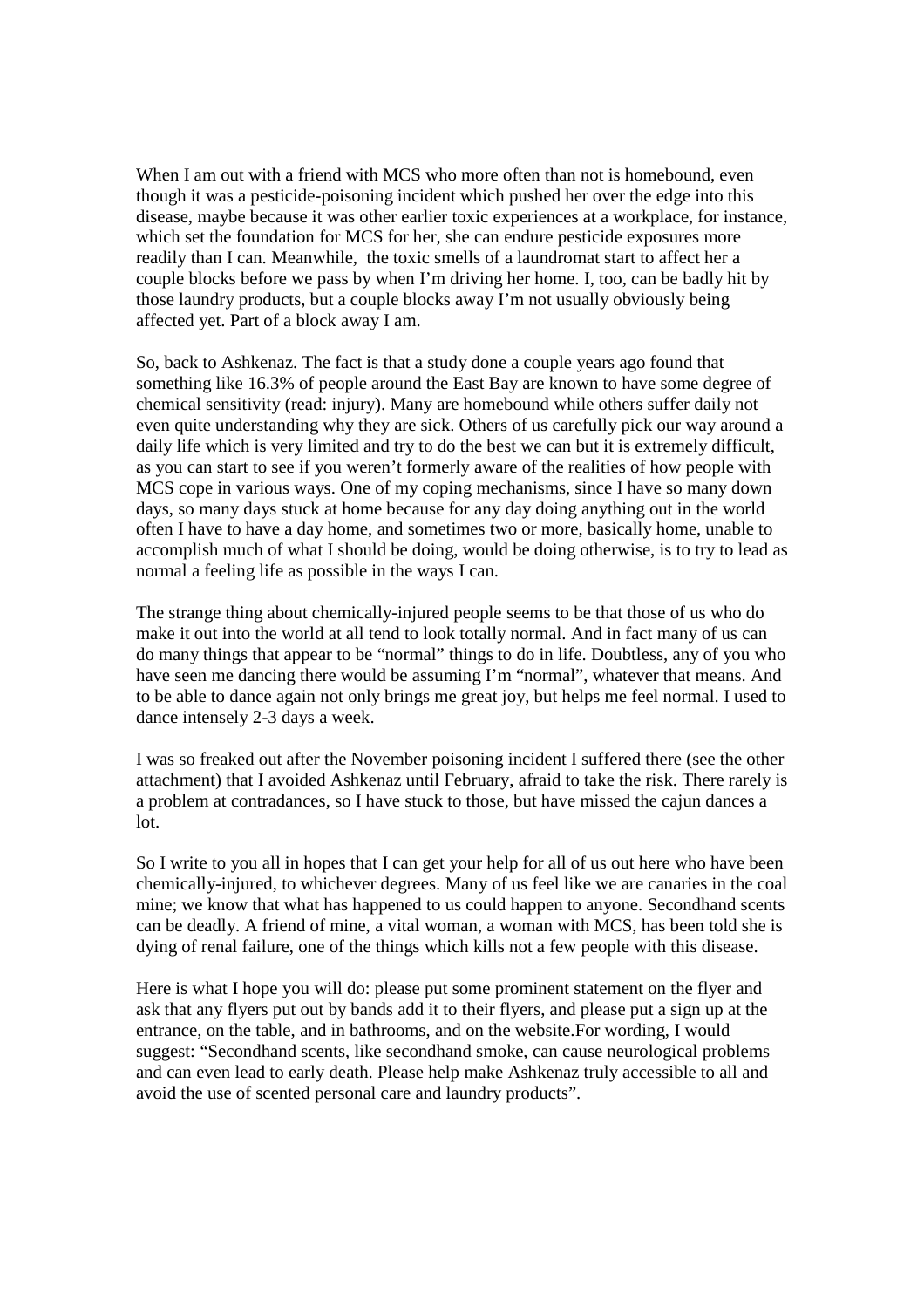Obviously, it would take awhile to get through to some people, but it is, honestly, an access issue. People's desire to wear scented products must never be more important than other people's health. Having known David, I believe he would have seen it this way and I believe he would have agreed not only to a statement, but to a statement with this truthful, "radical" edge.

What would happen when someone obviously wearing a scented products arrives is a sticky issue. I know that this is a hard one to consider. Believe me, I am good friends with musicians scraping by and know that anyone turned away at the door would be uncomfortable and also potentially bad for the bands, and bad for Ashkenaz; still, I hope you all will discuss this issue as a group and figure out how to deal with instituting a serious new policy based on this as a health issue.

It is possible to explain the policy in a written statement that you would hand people who arrive wearing scented products, maybe after the signs have been up for a little bit and the wording has been put on the banner and on the website. I think the key would be to have a second person at the table as people are coming in for the first few weeks, so that one can stick with the money collecting and the second can take people wearing scented products aside to talk with them gently and make clear that patrons have been sickened and had to leave Ashkenaz due to others wearing scented products so this policy is in effect. At this point, municipalities are starting to institute fragrance-free policies in various settings as there is such need.

There is no way that I am the only one who has suffered this at Ashkenaz. Most likely, you have lost many patrons over the years due to their not being willing to take the risk at all. I simply know I need more cardiovascular exercise to flush out toxins and dance is the best way I can get a lot of this exercise, as long as I don't get hit by incoming toxins so I don't want to lose this option but these two experiences have been scary. My guess is Toluene, which shows up in some men's colognes, in both cases.

I have done health surveying and am well aware of how uncomfortable people are about discussing their own health issues. I believe that would extend to people discussing their use of personal care and laundry products. Add to it the fact that many assume if things are sold in stores, or especially natural foods stores, they are safe. So I know that what I propose is not perfectly simple and straightforward; nevertheless, I feel it is necessary.

I believe that you would hear many words of praise and thanks from many people, even those who don't apparently have chemical sensitivity at all. The reality for many is that, artificial scents (and many essential oils have synthetic additives so cause people with MCS problems, too), or any scents, detract from their enjoyment of dances.

Dancing is such a wonderful part of life, I believe if David were still alive he would want to make sure he was making the club welcoming to everyone who wants to be there. I would hope that people who like wearing scented products could see clear to this being a health issue.